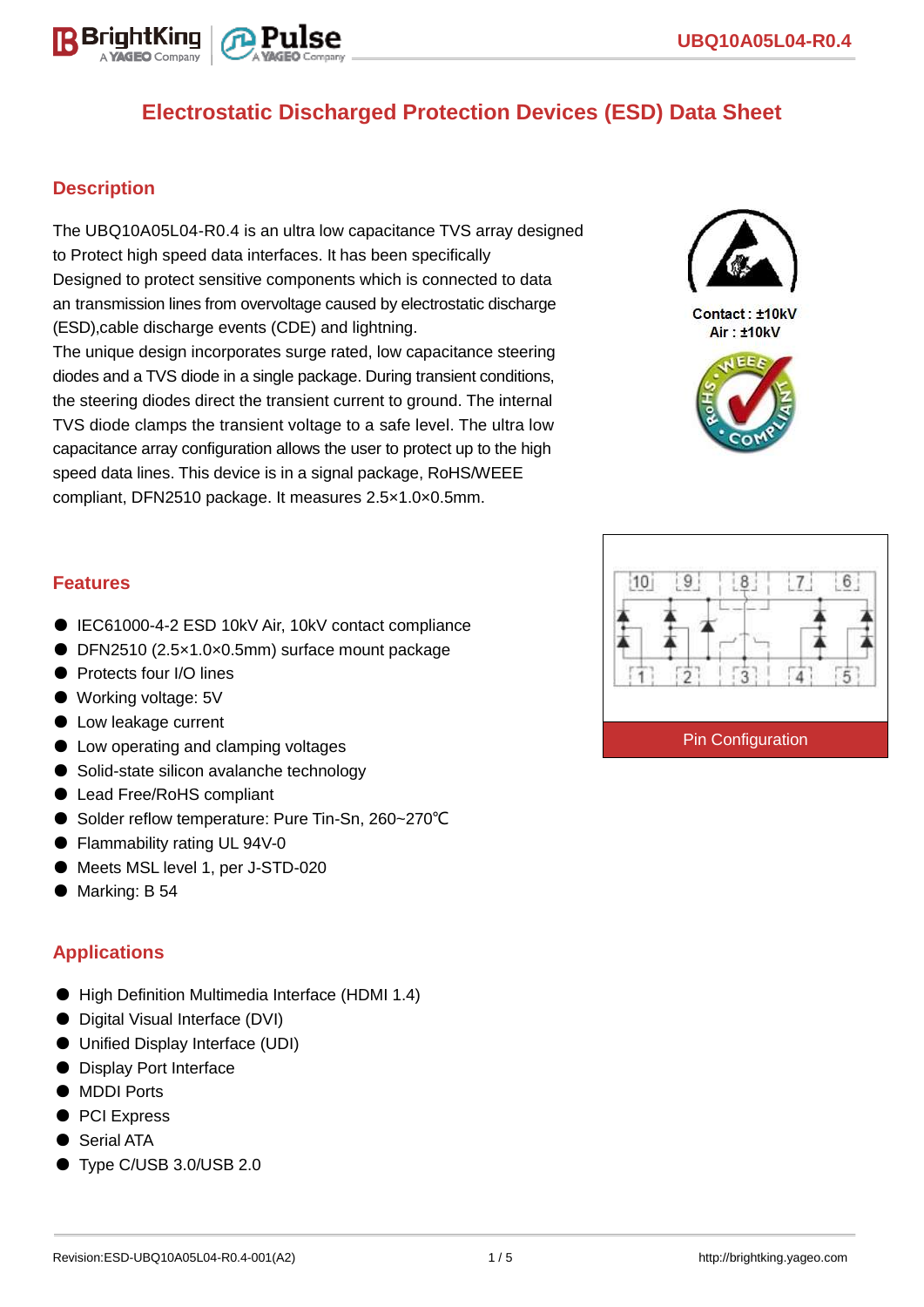

## **Maximum Ratings**

| Rating                                | Symbol                     | Value       | Unit   |  |
|---------------------------------------|----------------------------|-------------|--------|--|
| ESD voltage (Contact discharge)       |                            | ±10         |        |  |
| ESD voltage (Air discharge)           | <b>VESD</b>                | ±10         | kV     |  |
| Storage & operating temperature range | ${\sf T}_{\text{STG}}$ ,TJ | $-55$ ~+150 | $\sim$ |  |

# **Electrical Characteristics (TJ=25**℃**)**

| Parameter                                                | Symbol                  | <b>Condition</b><br>Min. |   | Typ. | Max. | Unit |
|----------------------------------------------------------|-------------------------|--------------------------|---|------|------|------|
| Reverse stand-off voltage                                | <b>V</b> <sub>RWM</sub> |                          |   |      | 5    | v    |
| Reverse breakdown voltage                                | $V_{BR}$                | $l_{BR}$ =1.0mA          | 6 |      |      | V    |
| Reverse leakage current                                  | IR                      | $V_R = 5.0V$             |   |      | 1    | μA   |
| Clamping voltage ( $tp = 8/20 \mu s$ )                   | $V_C$                   | $I_{PP} = 2.0A$          |   | 10   |      | v    |
| Peak Pulse Current (tp=8/20µs)                           | $_{\rm lPP}$            |                          |   |      | 2    | A    |
| Off state junction capacitance<br>(Pin1/2/4/5 to Pin3/8) | $C_J$                   | $0$ Vdc, f=1MHz          |   | 0.35 | 0.4  | рF   |
| Off state junction capacitance<br>(Between I/O Pins)     | $C_{J}$                 | 0Vdc,f=1MHz              |   | 0.2  | 0.3  | рF   |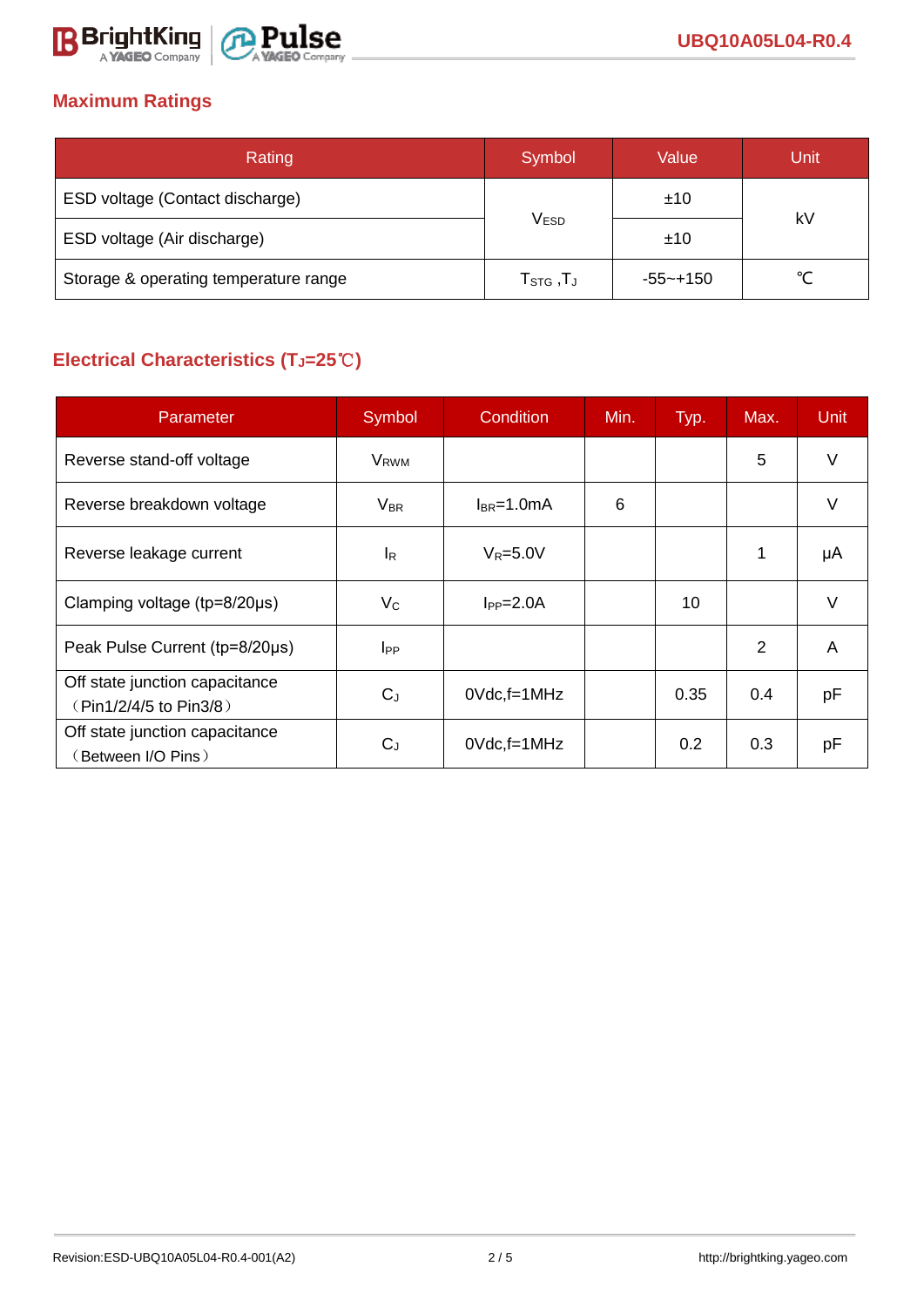

## **Typical Characteristics Curves**

### Figure 1. Capacitance vs. Bias Voltage Figure 2. Insertion Loss I/O to GND







### Figure 3. Pulse Waveform **Figure 4. ESD Clamping (8kV Contact IEC61000-4-2)**

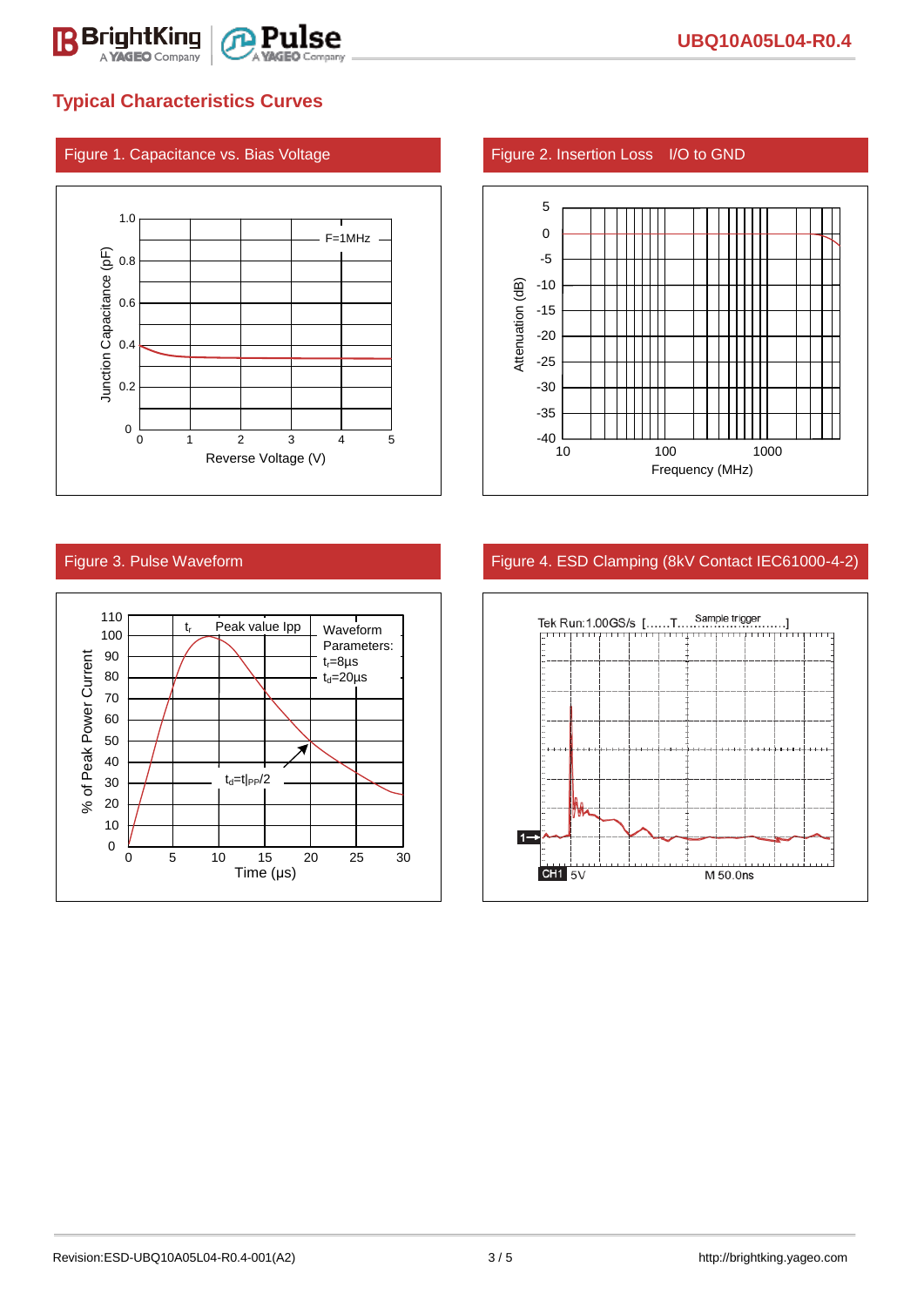

# **Recommended Soldering Conditions**